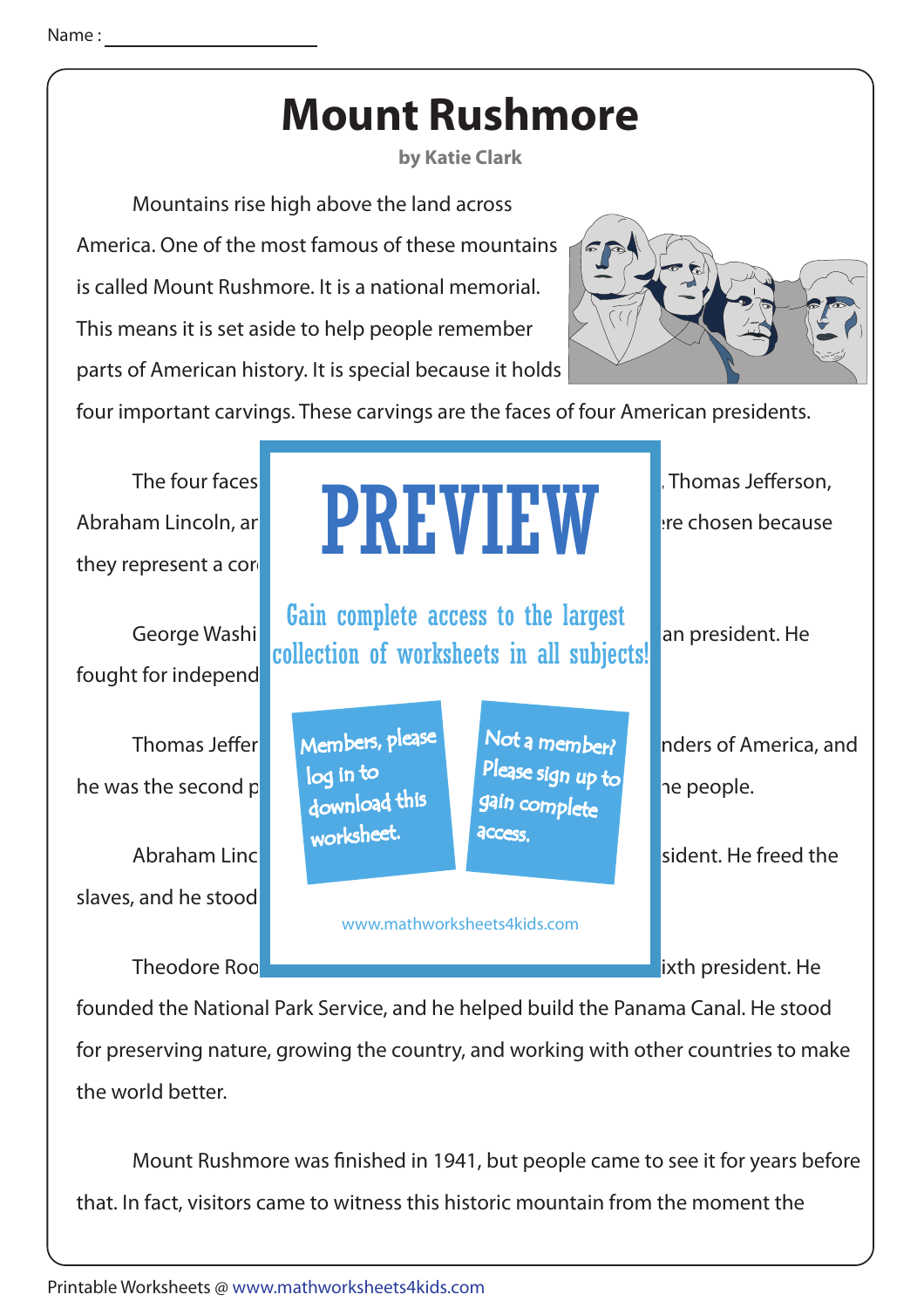carvers began their work.

 The project started in 1927. Calvin Coolidge was the president. A man named Doane Robinson had the idea to create a memorial that would bring tourists to the state of South Dakota. That area had been popular in the late 1800's because of gold that was found in the Black Hills. Those hills were where the memorial would be located.

The carvers chose a specific mountain for the memorial—Mount Rushmore. It was named Rushmore after a man from New York. This man was a lawyer who had done

a lot of work there for the gold mines. The new national memorial mines is new national memorial would be placed on

and shaping the rock

The project to but a lot of the sign up to at time was spent working. At times, bad weather made it has a men to working. At times, they ran out of money an

## his mountain. It was **a beautiful spot to be a beautiful spot to that was highlight** sunshine. PREVIEW

granite. They used d**et Gain complete access to the largest** and it into pieces. The workers would sell p**iece and the rock to guest of worksheets in all subjects!** began carving

> Members, please download this worksheet. log in to

Not a member? gain complete **access** 

www.mathworksheets4kids.com

The workers got right to workers and to work. The mountain was made of hard rock called

nothing. This was because of download times the somplete that workers from

At last, the project was expected memorial stands nearly sixty

feet high. It did its job by bringing many visitors to the state of South Dakota.

 Today, many people come still. Over three million guests come each year. The area is surrounded by nature preserves, monuments, and national parks. Visitors can hike nature trails, do a junior ranger program, take guided tours, and explore the caves. It allows them to experience the beauty of the area. At the same time, it teaches them about history. It is one of many important national memorials in the country.

Printable Worksheets @ www.mathworksheets4kids.com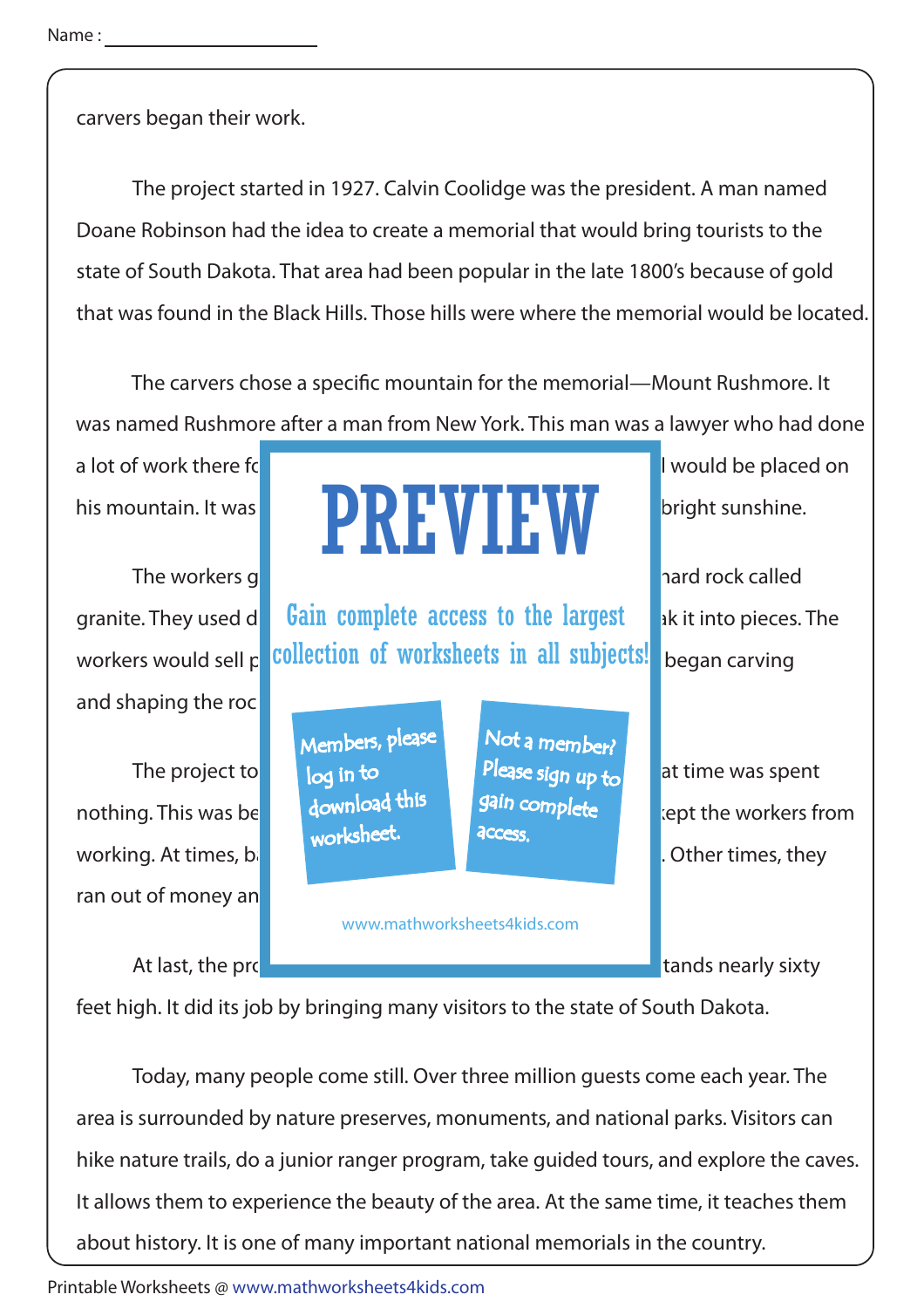| 1)       | Why is Mount Rushmore special?                            | <b>Mount Rushmore</b>                                                                                                                                                                                             |                                    |  |  |
|----------|-----------------------------------------------------------|-------------------------------------------------------------------------------------------------------------------------------------------------------------------------------------------------------------------|------------------------------------|--|--|
| 2)       | Why was Mount Rushmore named so?                          |                                                                                                                                                                                                                   |                                    |  |  |
| 3)<br>4) | What two proble<br>Read the last pa                       | <b>PREVIEW</b>                                                                                                                                                                                                    | ount Rushmore?<br>sitors can do at |  |  |
| 5)       | <b>Mount Rushmor</b><br>Write a reason/<br>on Mount Rushr | Gain complete access to the largest<br>collection of worksheets in all subjects!<br>Not a member?<br>Members, please<br>Please sign up to<br>log in to<br>download this<br>gain complete<br>worksheet.<br>access. | is face to be carved               |  |  |
|          | <b>Presiden</b>                                           | www.mathworksheets4kids.com                                                                                                                                                                                       | e:                                 |  |  |
|          |                                                           |                                                                                                                                                                                                                   |                                    |  |  |